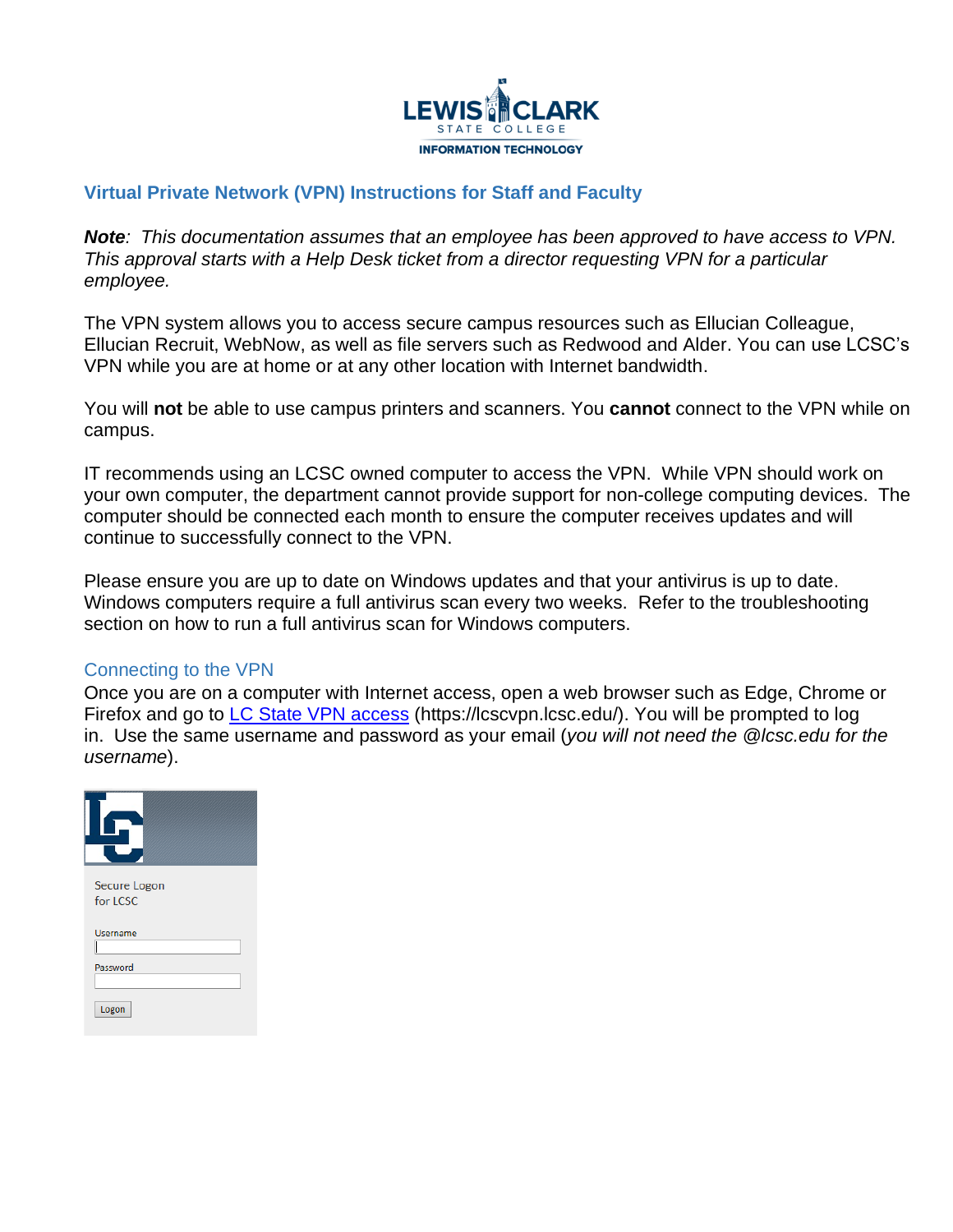On first time login, you will be asked to install the F5 Endpoint Inspector and run a system check. Click the first option – 'Add this site to your Trusted Sites list…".



F5 Endpoint Inspector will determine if your computer's operating system and antivirus software are up to date. This verification protects LCSC's resources once you connect. The inspection process occurs every time you connect to the VPN.

This step can take a few minutes as it scans your computer.

If the scan produces a failure with an error message, jump down to the "**Troubleshooting**" section of this document on the last page.

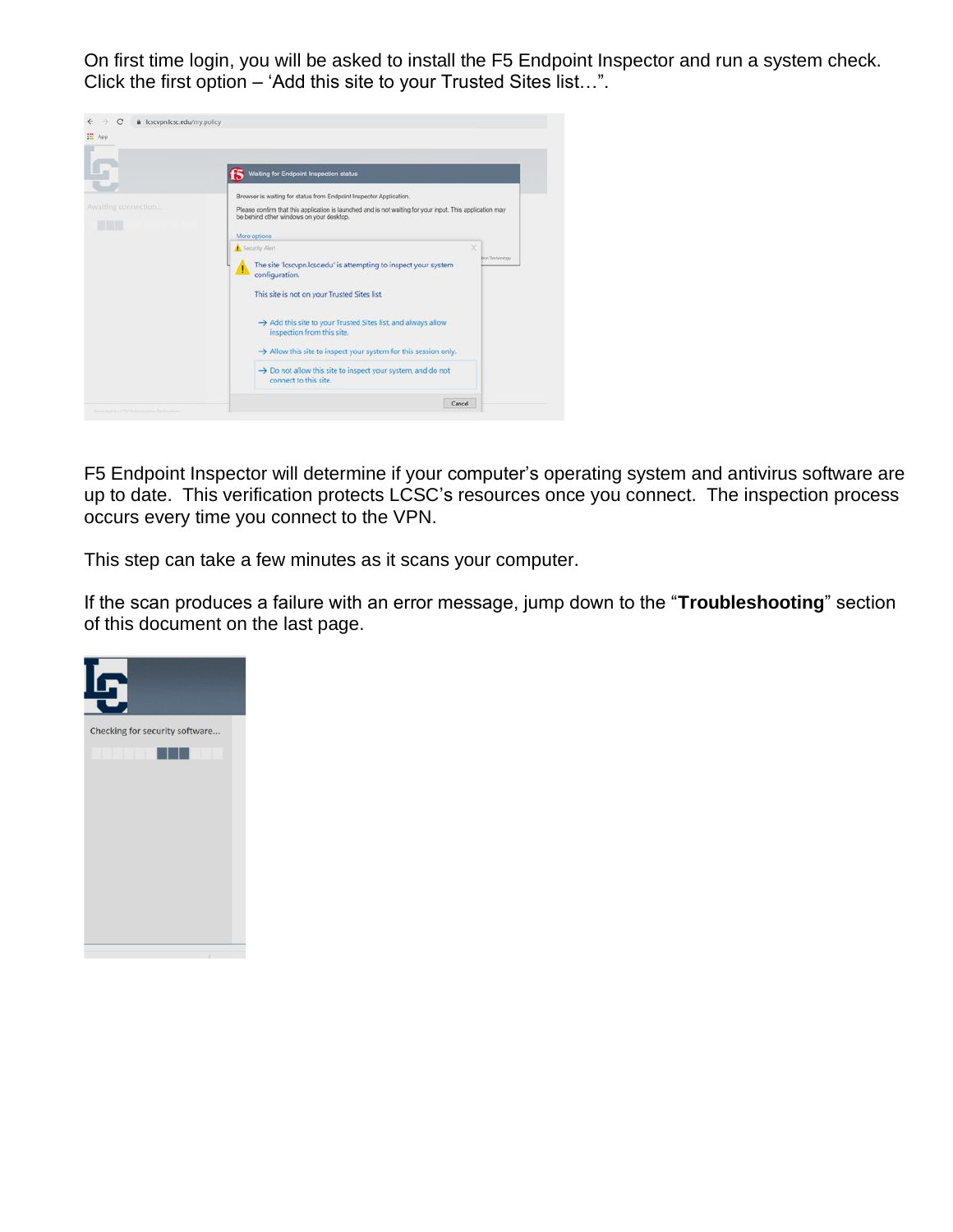If your computer passes the inspection, then you will be presented with the following screen. Click on the VPN icon.

| 19                                      |            |           |           |
|-----------------------------------------|------------|-----------|-----------|
| Applications and Links<br>LCSC Intranet | Office 365 | Printshop | Qualtrics |
| Visual Studio Tm Serv<br>Network Access |            |           |           |
| <b>VPN</b>                              |            |           |           |

A box will pop up asking you to confirm the Endpoint Inspection. Click Yes.

| Browser is waiting for status from Endpoint Inspector Application.                                                                                   |
|------------------------------------------------------------------------------------------------------------------------------------------------------|
| Please confirm that this application is launched and is not waiting for your input. This application may<br>be behind other windows on your desktop. |
| More options                                                                                                                                         |
| Did you mean to switch apps?                                                                                                                         |
|                                                                                                                                                      |
|                                                                                                                                                      |
| Did you mean to switch apps?                                                                                                                         |
| "Microsoft Edge" is trying to open "F5 Networks Endpoint Inspector".                                                                                 |

Pay close attention to the task bar. Click on the blue and yellow shield if it appears.



Clicking on the shield will produce the following message. Click "Yes."

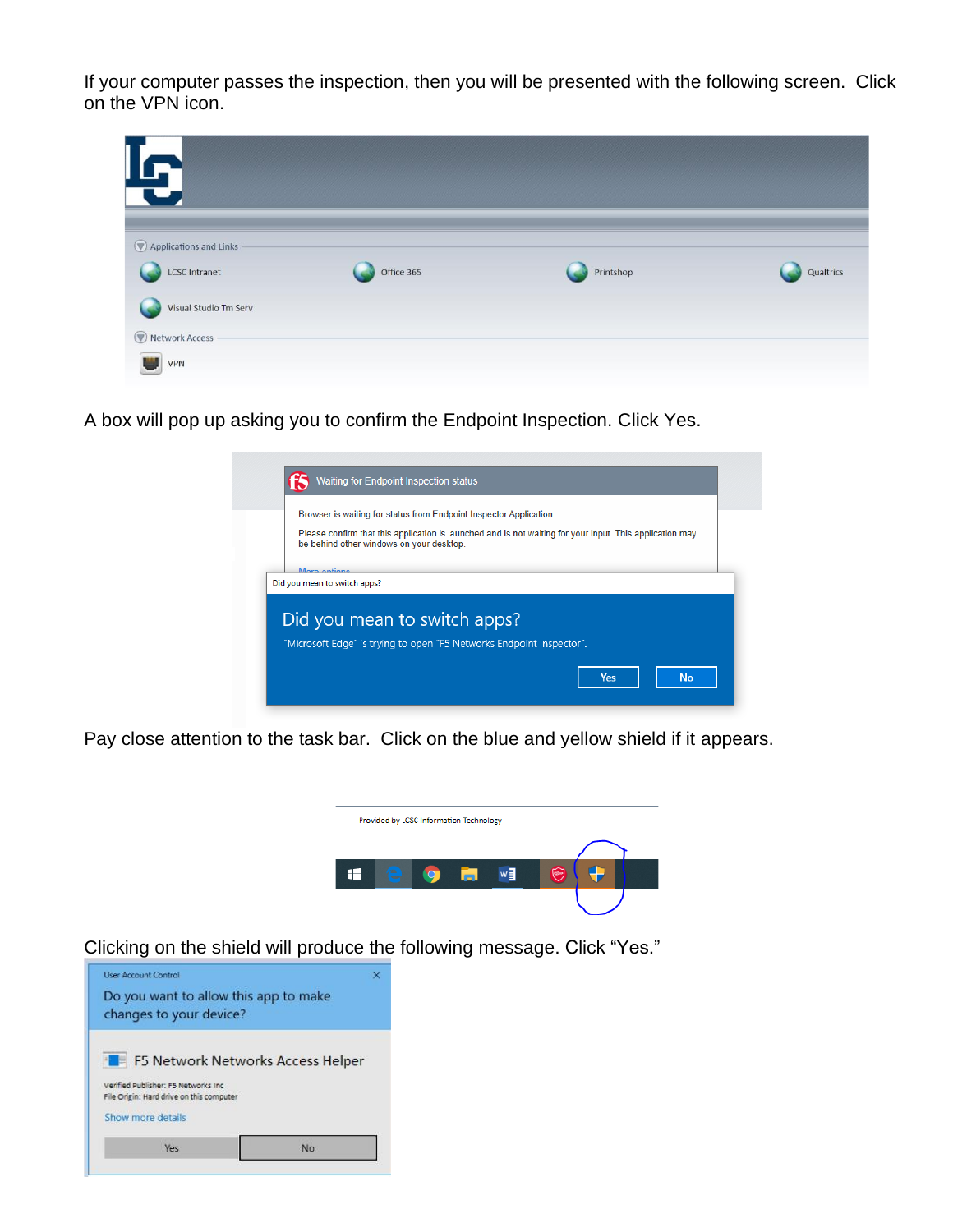In the lower right corner, you should see a red shield. Hover your mouse over the shield and it should say "Connected to /Common/VPN." If that's what you see, you are connected to LCSC's VPN and can access your network shared drives, Colleague, WebNow, etc.



#### Network Shared Drives

To access network shared drives, you need to know the exact file pathway. Once known, right click the start button, and click run.

| Search                |  |
|-----------------------|--|
| <b>Run</b>            |  |
| Shut down or sign out |  |
| <b>Desktop</b>        |  |
|                       |  |

To access Redwood or Alder file shares, type \\redwood or \\alder and then the share name. To access a Redwood home drive type \\redwood\home\<userid> and click Ok. For example:

| Run   |                                                                                                          |              |
|-------|----------------------------------------------------------------------------------------------------------|--------------|
|       | Type the name of a program, folder, document, or<br>Internet resource, and Windows will open it for you. |              |
| Open: | \\redwood\home\cetoth                                                                                    | $\checkmark$ |
|       | Cancel<br>Browse<br>אר                                                                                   |              |

For Department shares, type in \\redwood\(insert your department share name).

While connecting to a network shared drive you may be prompted for your credentials. You will need to type in your full email address and your password to connect.

| <b>Windows Security</b><br>×                  |        |  |
|-----------------------------------------------|--------|--|
| Enter network credentials                     |        |  |
| Enter your credentials to connect to: redwood |        |  |
| cetoth@lcsc.edu                               |        |  |
|                                               |        |  |
| Remember my credentials                       |        |  |
|                                               |        |  |
| OK                                            | Cancel |  |
|                                               |        |  |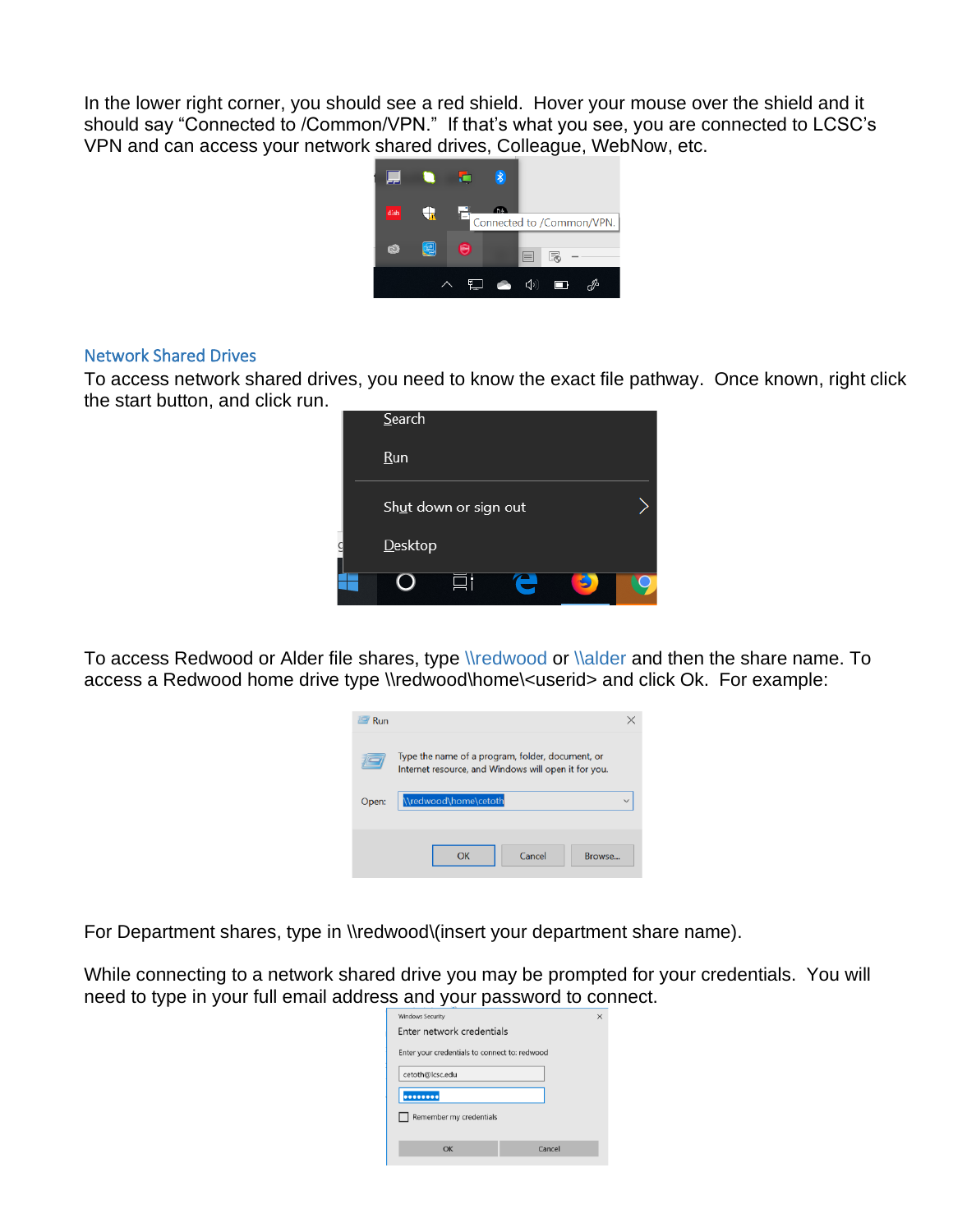### Troubleshooting

The following screenshot is an example of an error that can be received when trying to use the VPN.



If you receive the error "your session could not be established" then try the following:

- **FOR PC USERS:**
	- o Open [Windows Updates](https://support.microsoft.com/en-us/hub/4338813/windows-help?os=windows-10) (https://support.microsoft.com/en-us/hub/4338813/windowshelp?os=windows-10) and make sure you have the latest updates.
	- o Open your Antivirus, check for updates, and run a full scan. *A full scan is required every 2 weeks.* Instructions on how to run a full scan are shown below.
- **FOR MAC USERS:**
	- o Ensure Mac OS updates have been installed.
	- o Open Sophos, check for updates, and run a full scan.

If you still experience issues, contact the IT Help Desk with the session reference number as soon as you receive the error. IT can check the logs to see what is preventing you from connecting.

### Running a full scan on Windows:

This will take around 45-60 minutes. If you still cannot connect, go back into the shield as shown on step one and make sure there isn't an error asking you to restart a service.



1. Click on the ^ icon down by your clock and then click the shield.